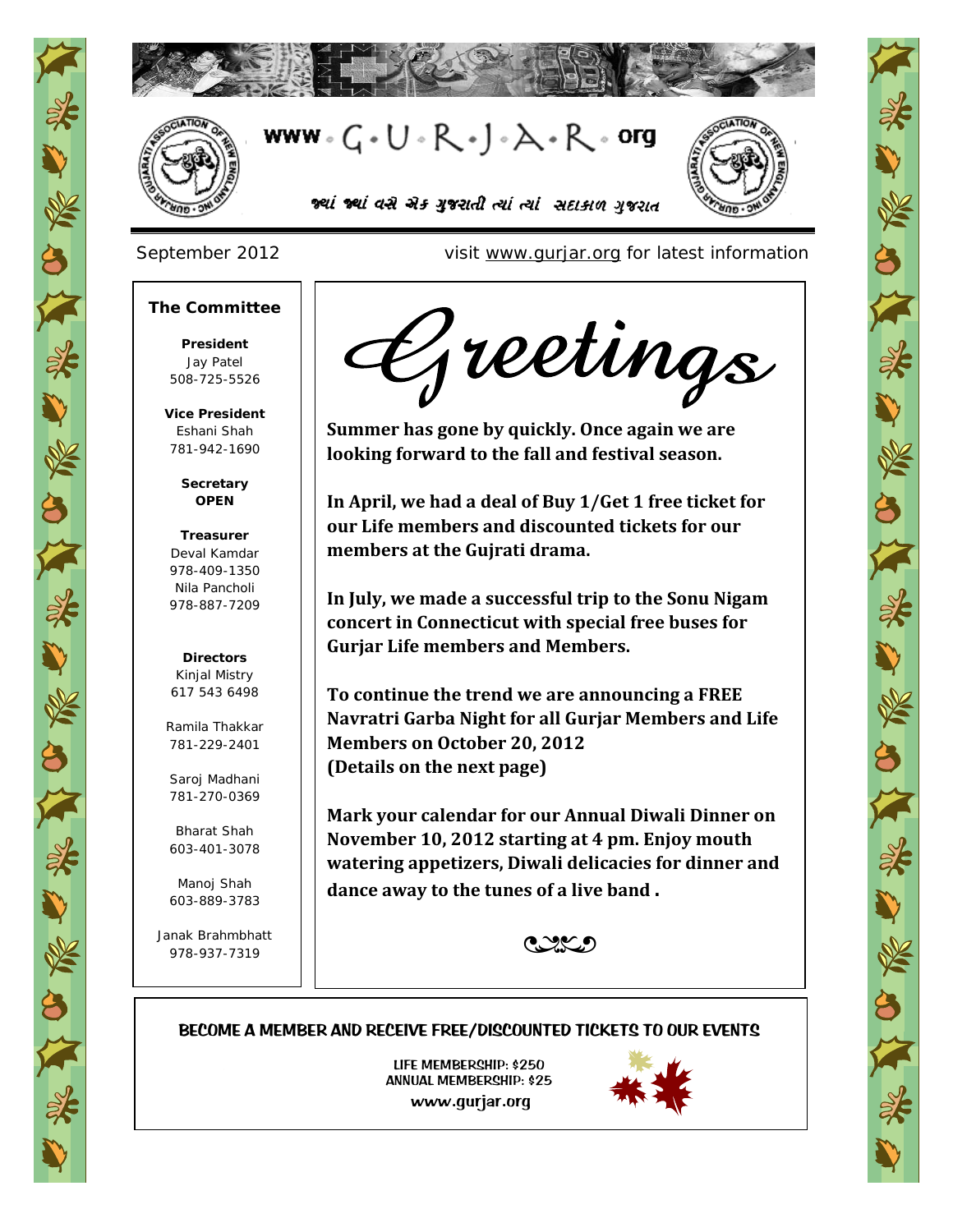# UPCOMING EVENTS

# **NAVRATRI CELEBRATIONS - OCTOBER 20 AND 27, 2012**

# **FREE ENTRY TO ALL GURJAR LIFE MEMBERS AND ACTIVE MEMBERS TO THE OCTOBER 20 GARBA ONLY VENUE: LOCKE MIDDLE SCHOOL – 8 PM TO MIDNIGHT (BOTH NIGHTS)**

**Become a Member, Renew your Membership and receive free entry for up to 4/5 family members currently living in the same household BECOME A LIFE MEMBER AND RECEIVE ADDITIONAL 2 FREE TICKETS TO THE OCTOBER 27 GARBA**

## **BECOME A MEMBER/LIFE MEMBER AND RECEIVE BENEFITS AS FOLLOWS**

## **LIFE MEMBERSHIP; \$250**

**FREE DRAMA TICKETS SCHOLARSHIPS UPTO \$500 FOR CHILDREN GRADUATING Merit awards for High SAT Scores Negotiated Discounts at Various Events Ability to Connect with other Community Events**

## **ANNUAL MEMBERSHIP; \$25**

**Discounted Drama Tickets Negotiated Discounts at Various Events Ability to Connect with other Community Events**

**NON MEMBERS ENTRY FEE for Both Nights; \$10 Members Entry Fee for October 27, 2012; \$5**

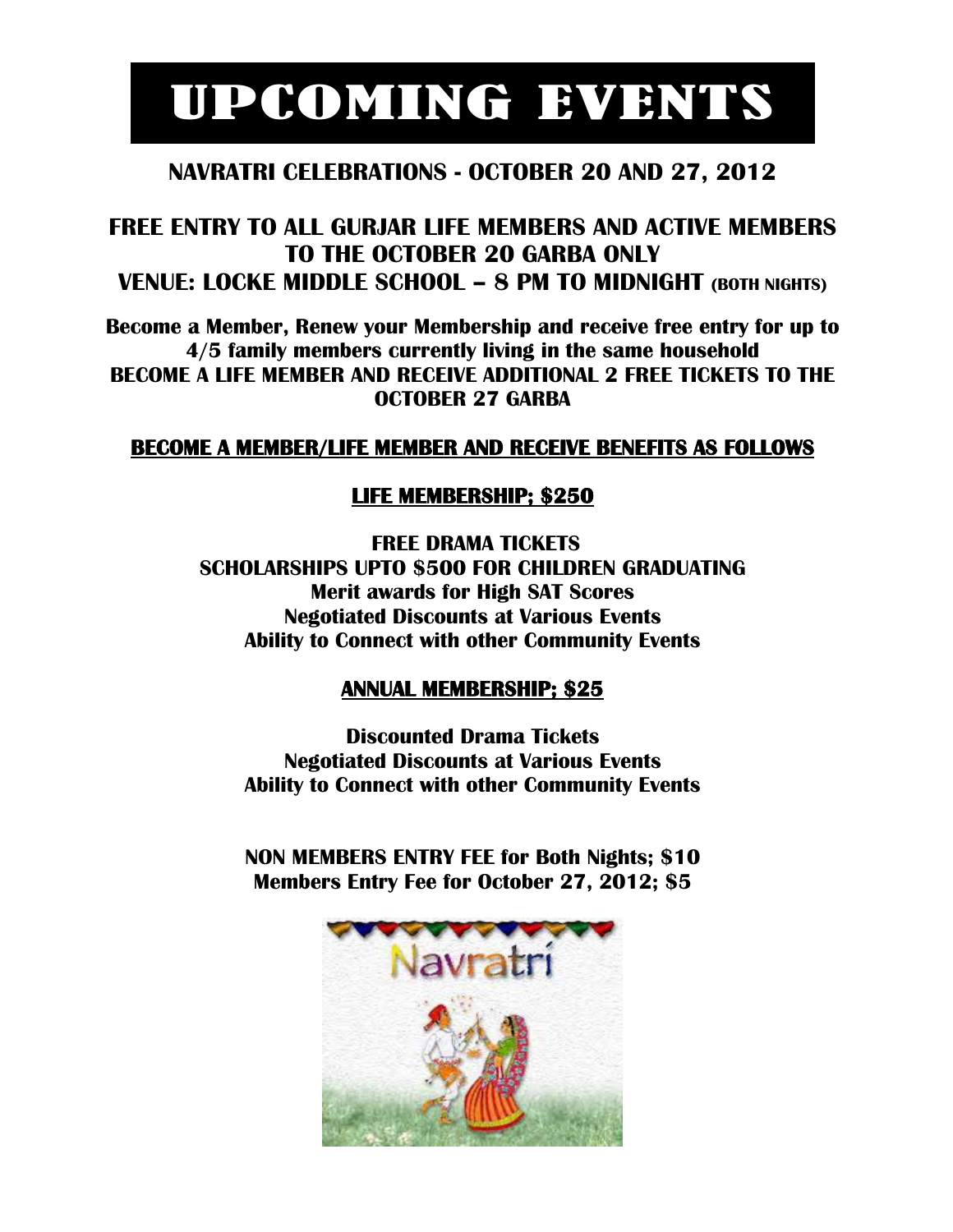# **DIWALI CELEBRATIONS**



NOVEMBER 10, 2012 starting 4PM

VENUE: UMASS Lowell Inn and Conference Center



Tickets: Sponsor \$75, Regular \$50 CHILDREN (UP TO  $12^{th}$  GRADE) - \$20 Students with ID - \$35

# Live Band: Mirchi Beats (retro classics & recent hits)

TO BOOK YOUR TABLES OR TICKETS Call: Ramila Thakker: (781) 229 2401 Deval kamdar (978) 409 1350 Or any committee member

Visit: www/gurjar.org for all event updates



**We have inserted the membership form so to avoid standing in line at the Garba Events you can send the form along with check payable to "Gurjar" Eshani Shah 15 Beaver Road Reading, MA 01867**